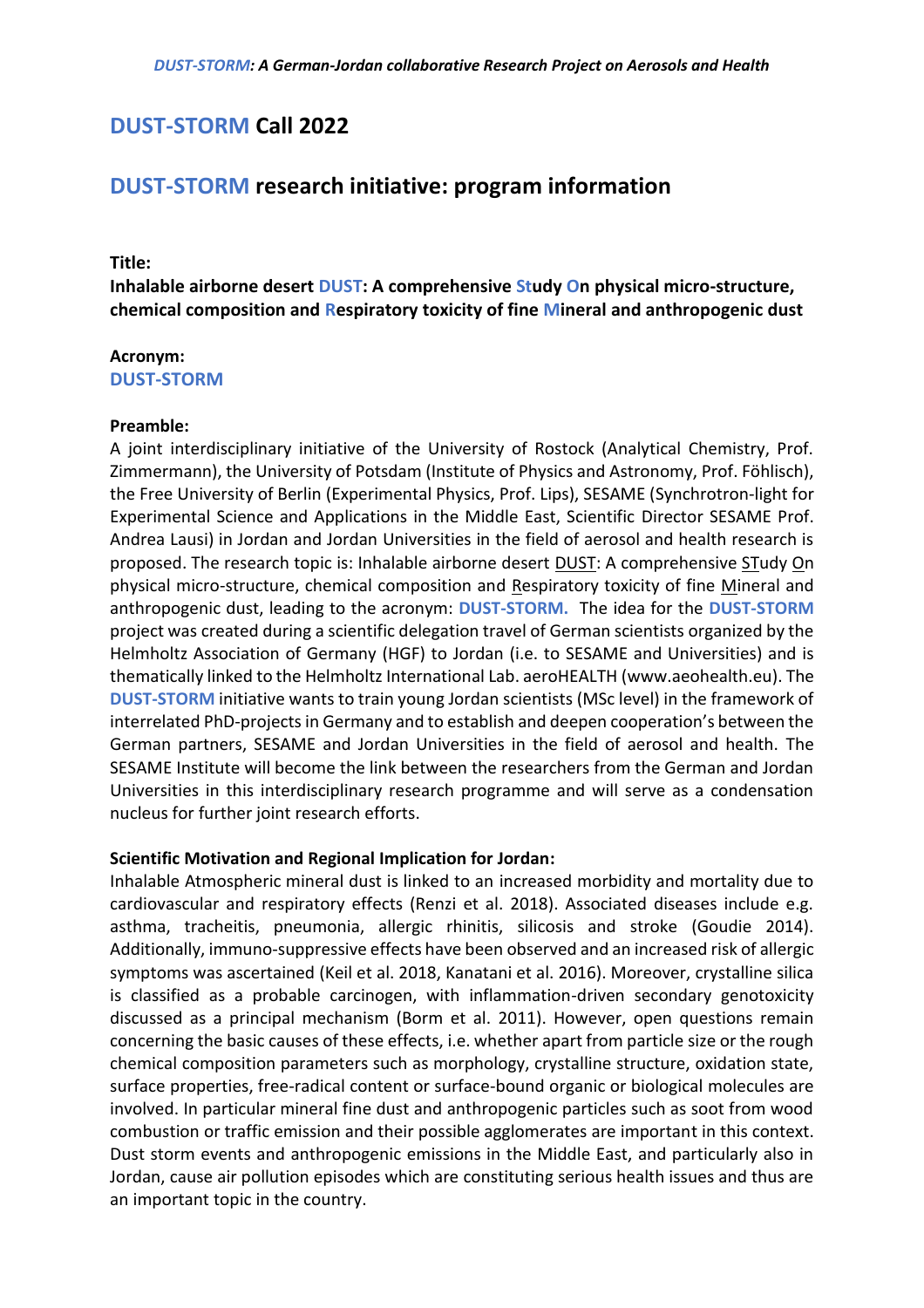#### **Project Goals and Work Plan:**

The essential goal of the collaborative **DUST-STORM** effort is to characterize the inhalable dust fraction in Jordan and to better understand the mechanisms and causes of adverse health effects caused by episodes with high contributions of fine desert dust to the atmospheric particulate matter (PM). The partners' complementary expertise to collect dust particles, determine their relative toxicity in lung cell models, identify reactive oxygen and radical species, analyze and quantify organic components as well as determine the structural and electronic properties for the mineral dust grains down to the atomic level is utilized in **DUST-STORM**. The sampling of the fine particulate matter during normal and different air pollution events is performed in Jordan (e.g. at Universities or the SESAME campus). This includes further analyses of the samples, such as elemental composition, recording of the atmospheric data and meteorological- as well as satellite-data analysis (i.e. back-trajectory calculation). Under the guidance of the University of Potsdam and in cooperation with the Helmholtz-Zentrum Berlin (HZB), the structural and electronic properties of the collected dust samples will be elucidated by synchrotron radiation analysis at BESSY II in Berlin. In cooperation with the SESAME in Jordan, structural characterization is performed at the powder diffraction (XRD) and extended X-ray absorption fine structure (EXAFS) beamlines of SESAME. With smallangle X-ray scattering (SAXS und ASAXS) the outer and possible inner nanostructure of different pure and loaded dust particles and their aggregates will be determined at BESSY II. The electronic structure, i.e. the oxidation state is determined at BESSY II using near-edge Xray absorption fine structure (NEXAFS), photoelectron spectroscopy (PES), and X-ray emission (XES). These electronic structure probes are currently only available at BESSY II but in the framework of the ongoing construction of the Helmholtz soft X-ray spectroscopy beam line at SESAME, these capabilities will become available at SESAME soon. With this effort, we will provide direct atomic level insight to dry dust and dust particles and compare for select systems to the aqueous colloidal suspension. University of Rostock will contribute by chemical and biological analyses of collected dust samples. Beyond morphology- and structuremediated biological effects, mineral dust can serve as a carrier of harmful organic substances (e.g. polycyclic aromatic hydrocarbons, PAH) or carbonaceous fractions (e.g. soot). Such known airtoxic components can be transferred to mineral dust via agglomeration with other particle types or by condensation on the particle surface during atmospheric transport and aging. Such mixed aerosols supposedly induce different biological lung effects compared to pure mineral dust, organic aerosol components or soot. Therefore, the aerosols will be characterized with respect to their organic content and elemental composition. State-of-theart thermal analysis techniques hyphenated with laser ionization mass spectrometry, comprehensive gas chromatographic methods and high resolution mass spectrometry approaches will be applied to identify toxic organic compounds and perform source apportionment of the anthropogenic component. In cooperation with the Helmholtz Zentrum München, the biological effects of the dust samples are determined. Health effect analysis of the particles will be based on exposure of lung cell models (submersed culture) to the dust particles followed by cytotoxic and genotoxic analyses as well as the measurement of selected pro-inflammatory cytokines. For distinction between direct and secondary genotoxicity a coculture model of lung epithelial cells and fibroblasts or endothelial cells will be applied. At HZB and Freie Universität Berlin (FUB), the concentration and nature of stable free radicals will be determined by electron spin resonance spectroscopy (ESR). A sampling scheme to collect air PM samples using spin-trap components will be developed and set up and introduced in the sampling campaigns in Jordan. The proposed **DUST-STORM** research project will work in close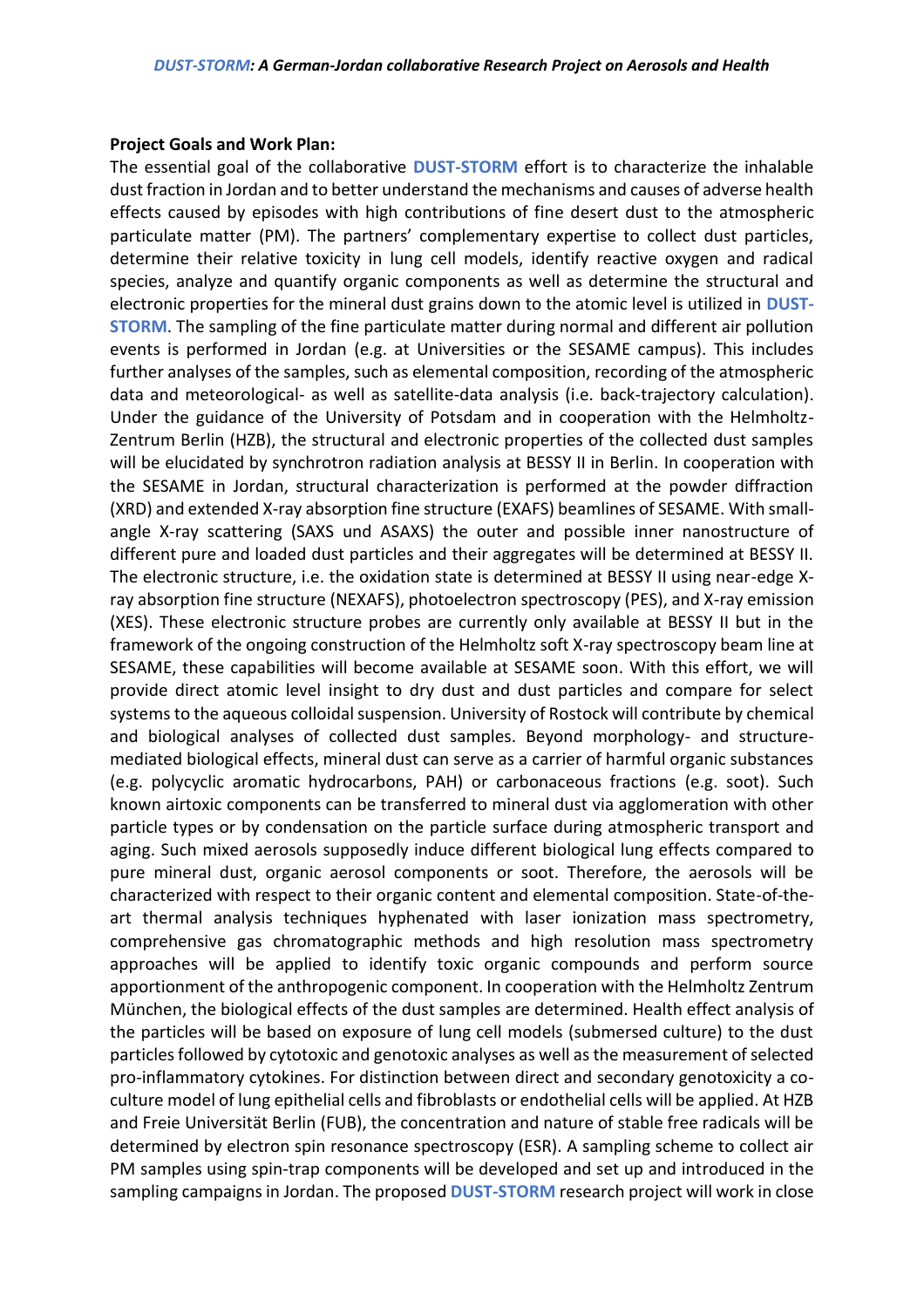collaboration with the existing Helmholtz International Lab AeroHealth, in which Helmholtz-Zentrum München, Rostock University, University of Eastern Finland and Forschungszentrum Jülich work together with the Weizmann Institute of Science in Israel. The overarching goal of aeroHEALTH is to comprehensively investigate the physico-chemical properties as well as the biological and health effects of aged aerosols and ambient particles. The investigation of toxicological effects of secondary organic aerosols and desert dust constitutes a bigger part of this effort. With this newly proposed **DUST-STORM** collaboration, in addition to that scientists from the bio-community, who define toxicity using cell models, will come into contact with the physical chemistry tools of atomic level structural and electronic structure characterization. This will increase the insight into the leading terms regarding structure, electronic state and surface properties of mineral dust toxicity. Dust preparation and toxicity response standardization will be supported by the German and Israeli aeroHEALTH partners. Atomic level structural characterization is ideally performed by combining the current capabilities of SESAME (XRD and EXAFS in Jordan), with electronic and nanostructure characterization capabilities (NEXAFS, PES, XES, SAXS, ASAX) at BESSY II. Since these capabilities are being built up in the new soft X-ray beamline at SESAME, **DUST-STORM** will launch a long-term endeavor by educating Jordan scientists supporting the current and future utilization of the SESAME infrastructure in Jordan. For steering and developing the cooperation within the **DUST-STORM** initiative, biannual status and coordination meetings will be held alternating in Germany and Jordan. The partner institutes in Germany supply staff personnel for supervision of the project-performing PhD-students as well as consumables. Excellent PhD students from the Jordan side, who shall be educated and perform **DUST-STORM** related project-work in Germany, are supported to prepare competitive proposals for DAAD scholarships. After publishing first joint publications it is anticipated to prepare binational science foundation proposals. The actual project work coordination between partners will be performed via frequent web-meetings. Seminar lectures of experts will be web-transmitted for the PhD-students, and staff scientists involved in **DUST-STORM** to support the training and education.

## **Expected Results:**

In the framework of this project, we will elucidate the key drivers within structural and electronic properties of mineral dust particles as well as within the chemical variety of organic adsorbates, which contribute to the toxicity of both collected and standard dust particles. The scientific approach comprises the comparison of locally collected airborne mineral dusts (particulate matter PM10), desert dust samples, standard dusts (Arizona Test Dust), NIST urban dust, and soot. Electronic structure, chemical properties and biological effects will be investigated. Dust particles will be heated in thermal analysis-mass spectrometry instruments to elucidate the role of organic compounds, which are evaporated and analyzed. Subsequently, the mineral cores, free from organic matter and will be analyzed again with regard to their structure and toxicology. Comparison of the particles' biological effects before and after removal of organics will help to understand their health relevance in such mixed aerosols. Atomic level characterization on structure (XRD), local coordination and electronic structure of valence, in particular, frontier orbitals from NEXAFS, PES and XES helps to relate to the biological effects. For selected systems also the complement of aqueous colloidal suspension will be considered. Both experimental and computational synchrotron x-ray analytics are combined for highly active and inactive models. Since photochemical activation based on long-lived excited states and radical formation might play an important role, the timing capabilities of BESSY II will also be employed. SAXS will allow to quantify the